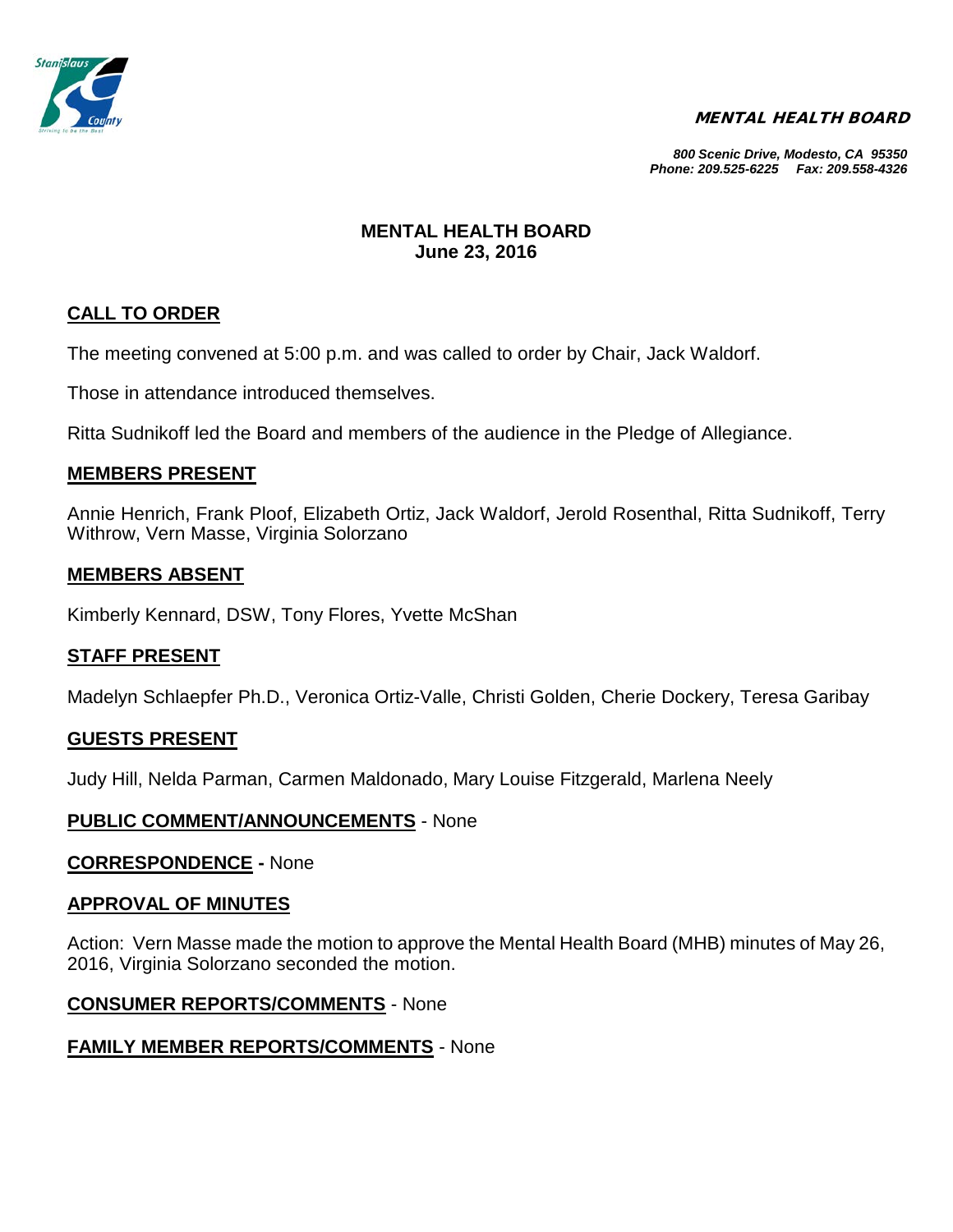Mental Health Board June 23, 2016 Page 2 of 4

# **BOARD OF SUPERVISORS REPORT**

Supervisor Terry Withrow reported the following:

- Stancera gave a presentation to the Board of Supervisors regarding the well funded retirement plan for employees.
- The lease for Adolescent Crisis Intervention was approved.
- Contract was amended for ASPIRAnet for youth.
- FY2016-17 budget was approved.
- Road improvement measure on 1/2 cent tax increase will be on the November ballot.

# **PRESENTATION – Prevention Early Intervention (PEI)**

Janet Nunez-Pineda, PEI Manager, and Luis Molina, PEI Coordinator, gave a presentation on Prevention Early Intervention. Luis gave an overview of the contracts he oversees.

# **COMMITTEE REPORTS**

### Executive Committee

### Jack

- Asked board members if they were interested in receiving e-mail notifications for trainings offered to the community through the BHRS Training Program. Members interested: Annie, Vern, Frank, Virginia, Elizabeth, and Jerry. Teresa will forward the member names and their email addresses to the Training Program to be included on the distribution list.
- Discussed an advance notice is required if board members are unable to attend the MHB Meeting. If no advance notification is given, it will be considered an unexcused absence. Four unexcused absences will be considered resignation from the Mental Health Board, per the Mental Health Board Bylaws.
- Will be participating on an interview panel for the new Director position on June 29, 2016. Board members were encourage to provide Jack with any specific questions they would like asked of the candidates.

# Madelyn

• Announced that the Executive Meeting on Thursday, July 7, 2016, will include a closed session. The closed session will be part of the selection process for the Behavioral Health and Recovery Services Director. All MHB members are invited to participate in the process. The first 15 minutes of the meeting will be to set the agenda for July's MHB Meeting.

### Adult/Older Adult System of Care Committee

Annie Henrich reported that she, Jack Waldorf, and Ritta Sudnikoff visited Modesto Recovery Services in June. They discussed telepsychiaty with three clients and received feedback. The committee will visit StanWorks in July.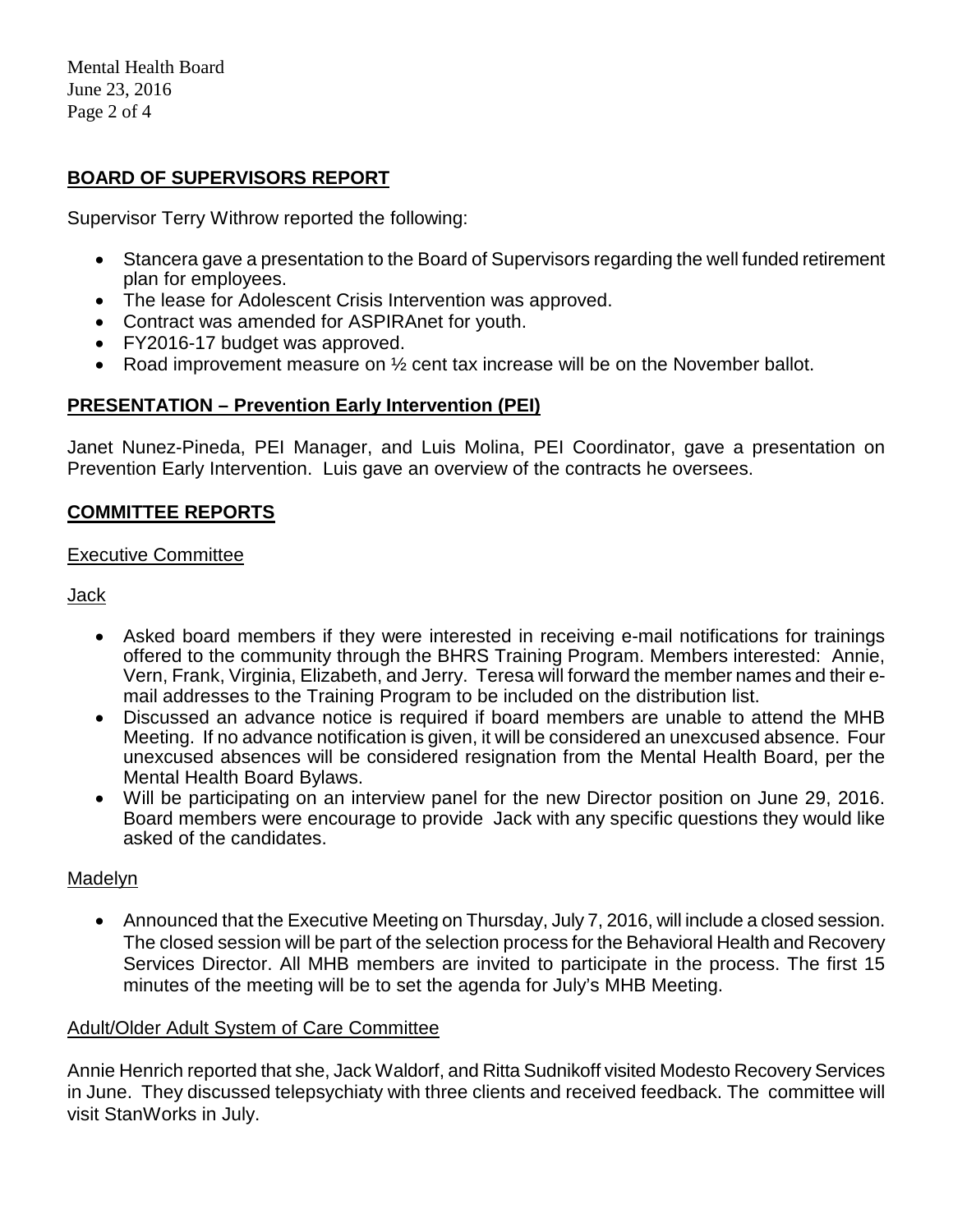# Managed Care Committee

Jack Waldorf reported that the committee did not meet in June.

### Children System of Care Committee

Ritta Sudnikoff reported that the committee did not meet in June. The committee has started to alternately meet one month and conduct a site visit the next.

### Administrative and Fiscal Management Committee

Frank Ploof reported that the committee continues to meet with administrative program staff to obtain information regarding their programs in preparation for the annual report.

### Impact Committee

Jack Waldorf reported that the committee visited the Child Sexual Abuse Prevention Program and the Promotores Programs in Ceres.

### Criminal Justice Oversight/Forensic Committee

Vern Masse reported on the California Association of Local Behaviroal Health Boards and Commissions (CALBHB/C) annual meeting he attended in Ontario on June 17 & 18, 2016. Next year's annual meeting will be held in Folsom on October 20 – 22, 2017.

### **MHB/ABSAP LIAISON**

No report. Discussed that there is currently no liaison. Jack will ask Yvette McShan if she can attend the ABSAP Meeting on July 21, 2016.

# **CULTURAL COMPETENCY, EQUITY AND SOCIAL JUSTICE COMMITTEE (CCESJC)**

Veronica Ortiz-Valle referenced the June Cultural Update Newsletter, included in the packets, that featured an article on the Telecare Corporation. The article explains the different levels of service Telecare provides. The newsletter also includes highlights from the meeting held in May.

### **DEPARTMENT REPORT**

### Dr. Schlaepfer reported the following:

Department:

- Discussed Prop 47 funding and outcome data in response to Vern's report from the CALBHB/C Annual Meeting he attended.
- Discussed budget sustainability.
- MHSA Annual Update is scheduled to go to the Board of Supervisors for approval on July 12, 2016.
- MHB/ABSAP merger committee meeting will be held on July 13, 2016.